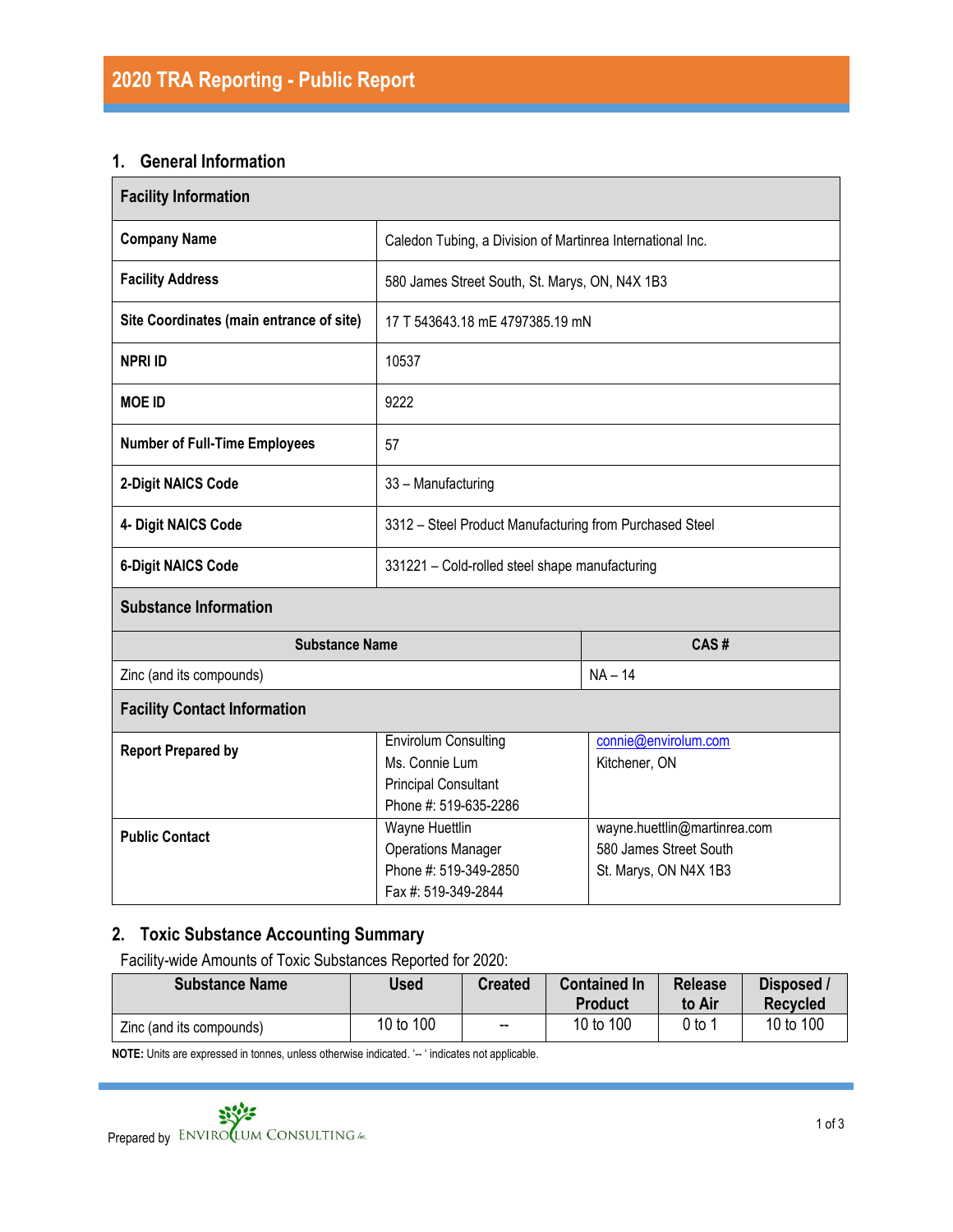## **3. Quantification Comparison to Previous Year**

|                                 | <b>Unit</b>    | 2020      | 2019      | Change<br>(Unit)     | Change<br>$(\%)$         | <b>Rationale for Change</b> |
|---------------------------------|----------------|-----------|-----------|----------------------|--------------------------|-----------------------------|
| Used                            | Tonnes         | 10 to 100 | 10 to 100 | ↓ 10 to 100          | $\downarrow$ 17.2        | Decreased production.       |
| Created                         | --             |           |           |                      |                          |                             |
| <b>Contained In Product</b>     | Tonnes         | 10 to 100 | 10 to 100 | $\downarrow$ 1 to 10 | $\downarrow$ 9.2         |                             |
| Release to Air                  | Tonnes         | $0$ to 1  | $0$ to 1  | $\downarrow$ 0 to 1  | $+ 17.2$                 |                             |
| Release to Water                | --             | --        | --        | $-$                  | $\overline{\phantom{a}}$ |                             |
| On-site Disposal                | --             | $- -$     | --        | $- -$                | $-$                      |                             |
| <b>Transferred for Disposal</b> | $\overline{a}$ | --        | --        | --                   | --                       |                             |
| Transferred for<br>Recycling    | Tonnes         | 10 to 100 | 10 to 100 | $\downarrow$ 1 to 10 | 429.6                    |                             |

#### 3.1 Zinc (and its compounds)

## **4. Objectives**

#### Zinc (and its compounds):

Caledon Tubing prides itself on technological innovation in order to produce high quality products in an environmentally responsible manner. There are no options identified which will be implemented, however, as part of the continuous improvement program at the facility new opportunities will be reviewed on an on-going basis. As part of the continuous improvement practices at the facility, technical advances will be monitored for new opportunities to reduce the use of zinc at the facility.

For information on on-site releases from the facility, as well as disposal and off-site recycling information please refer to National Pollutant Release Inventory's website: [http://www.ec.gc.ca/inrp-npri/.](http://www.ec.gc.ca/inrp-npri/)

## **5. Highest Ranking Certification**

*The original copy of the signed certification of the annual report is kept on file at the facility.*